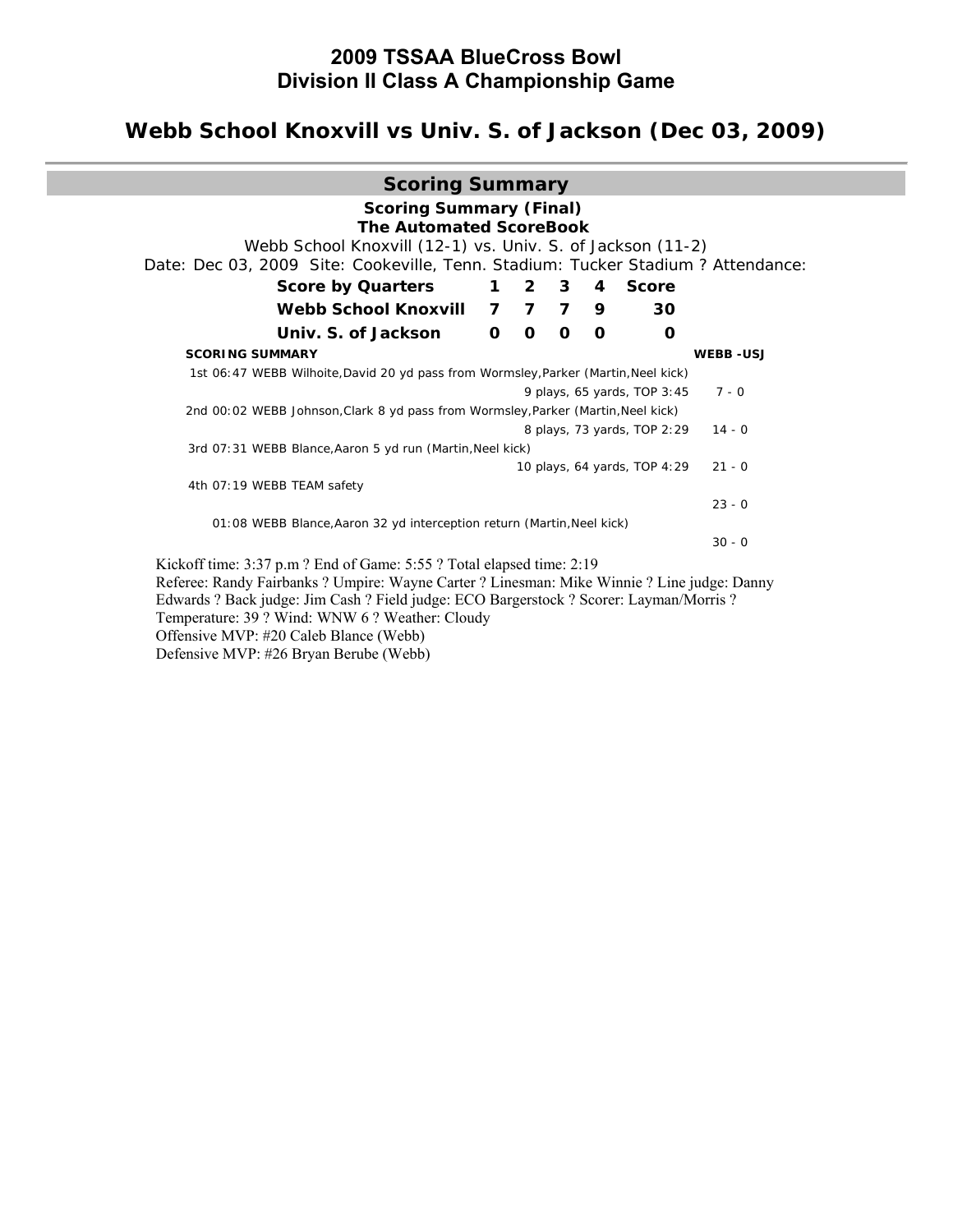## **Team Statistics**

## **Team Statistics (Final)**

**The Automated ScoreBook Son (Dec 03, 2009 at Cookeville, Tenn.)** 

| Webb School Knoxvill vs Univ. S. of Jacks |             |                |  |  |
|-------------------------------------------|-------------|----------------|--|--|
| <b>Team Totals</b>                        | <b>WEBB</b> | <b>USJ</b>     |  |  |
| <b>FIRST DOWNS</b>                        | 22          | 12             |  |  |
| Rushing                                   | 14          | 4              |  |  |
| Passing                                   | 6           | 8              |  |  |
| Penalty                                   | 2           | 0              |  |  |
| <b>NET YARDS RUSHING</b>                  | 292         | 72             |  |  |
| <b>Rushing Attempts</b>                   | 54          | 20             |  |  |
| Average Per Rush                          | 5.4         | 3.6            |  |  |
| Rushing Touchdowns                        | 1           | 0              |  |  |
| Yards Gained Rushing                      | 312         | 86             |  |  |
| Yards Lost Rushing                        | 20          | 14             |  |  |
| <b>NET YARDS PASSING</b>                  | 117         | 150            |  |  |
| Completions-Attempts-Int                  |             | 7-11-0 10-25-2 |  |  |
| Average Per Attempt                       | 10.6        | 6.0            |  |  |
| Average Per Completion                    | 16.7        | 15.0           |  |  |
| Passing Touchdowns                        | 2           | 0              |  |  |
| <b>TOTAL OFFENSE YARDS</b>                | 409         | 222            |  |  |
| Total offense plays                       | 65          | 45             |  |  |
| Average Gain Per Play                     | 6.3         | 4.9            |  |  |
| <b>Fumbles: Number-Lost</b>               | $6 - 2$     | $2 - 0$        |  |  |
| <b>Penalties: Number-Yards</b>            | 6-50        | $8 - 76$       |  |  |
| <b>PUNTS-YARDS</b>                        | 1-31        | $2 - 76$       |  |  |
| Average Yards Per Punt                    | 31.0        | 38.0           |  |  |
| Net Yards Per Punt                        | 29.0        | 30.0           |  |  |
| Inside 20                                 | 0           | 0              |  |  |
| $50+Yards$                                | 0           | 0              |  |  |
| Touchbacks                                | $\Omega$    | 0              |  |  |
| Fair catch                                | 0           | 1              |  |  |
| <b>KICKOFFS-YARDS</b>                     | $5-178$     | 2-98           |  |  |
| Average Yards Per Kickoff                 | 35.6        | 49.0           |  |  |
| Net Yards Per Kickoff                     | 30.4        | 46.5           |  |  |
| Touchbacks                                | 0           | O              |  |  |
| Punt returns: Number-Yards-TD 1-16-0      |             | $1 - 2 - 0$    |  |  |
| Average Per Return                        | 16.0        | 2.0            |  |  |
| Kickoff returns: Number-Yds-TD            | $2 - 5 - 0$ | $5 - 26 - 0$   |  |  |
| Average Per Return                        | 2.5         | 5.2            |  |  |
| <b>Interceptions: Number-Yds-TD</b>       | 2-32-1      | $0 - 0 - 0$    |  |  |
| <b>Fumble Returns: Number-Yds-TD</b>      | $0 - 0 - 0$ | $0 - 0 - 0$    |  |  |
| <b>Miscellaneous Yards</b>                | 0           | 0              |  |  |
| <b>Possession Time</b>                    | 30:09       | 17:51          |  |  |
| 1st Quarter                               | 4:49        | 7:11           |  |  |
| 2nd Quarter                               | 7:11        | 4:49           |  |  |
| 3rd Quarter                               | 7:44        | 4:16           |  |  |
| 4th Quarter                               | 10:25       | 1:35           |  |  |
| <b>Third-Down Conversions</b>             | 4 of 9      | 2 of 7         |  |  |
| <b>Fourth-Down Conversions</b>            | 0 of 1      | 0 of 3         |  |  |
| <b>Red-Zone Scores-Chances</b>            | $2 - 4$     | $0 - 1$        |  |  |
| Sacks By: Number-Yards                    | $2 - 7$     | 0-0            |  |  |
| <b>PAT Kicks</b>                          | 4-4         | 0-0            |  |  |
| <b>Field Goals</b>                        | $0 - 1$     | 0-0            |  |  |
|                                           |             |                |  |  |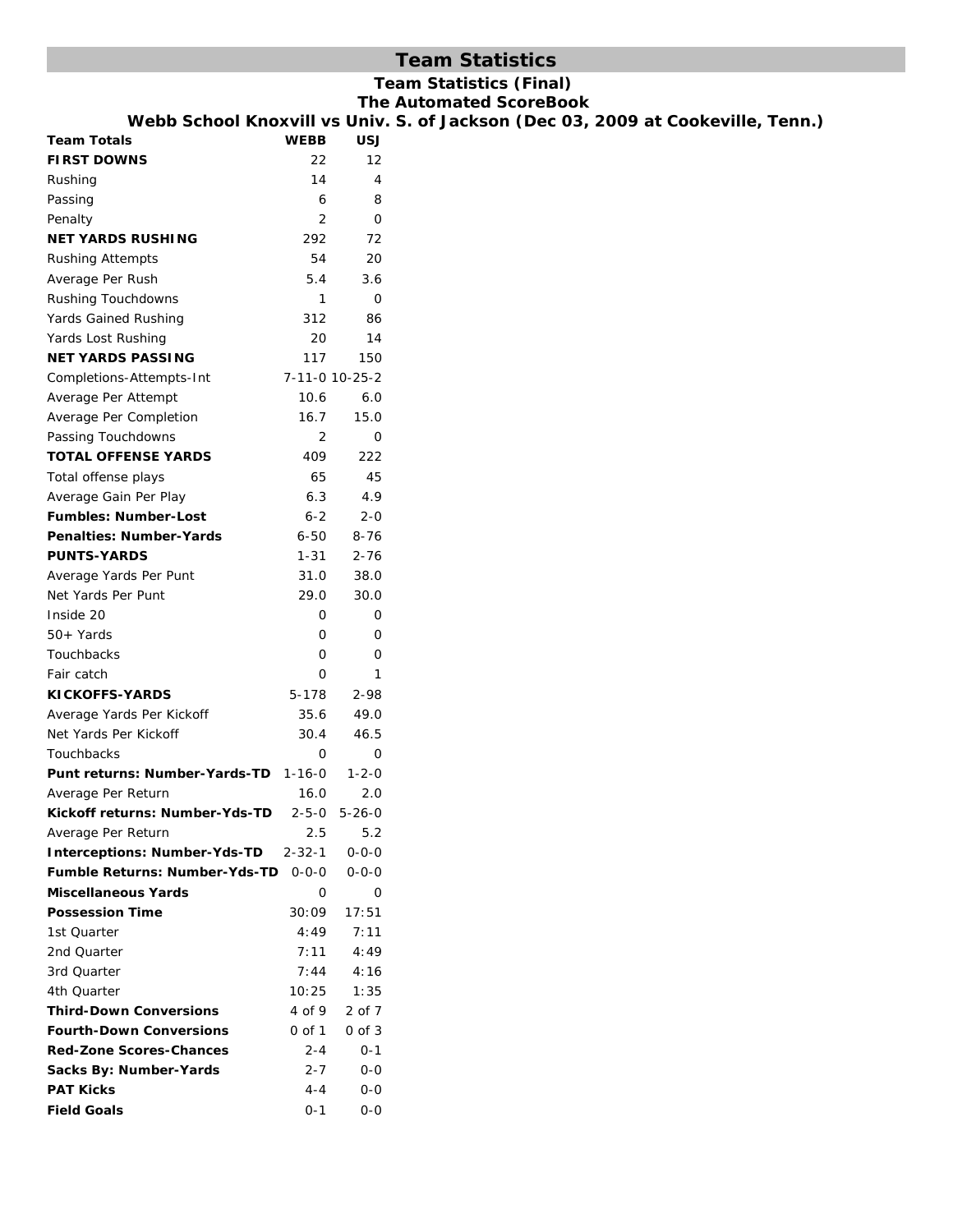## **Individual Statistics**

#### **Individual Statistics (Final) The Automated ScoreBook**

**Webb School Knoxvill vs Univ. S. of Jackson (Dec 03, 2009 at Cookeville, Tenn.)**

#### **Webb School Knoxvill Univ. S. of Jackson**

## **RUSHING No. Gain Loss Net TD Lg Avg.** Blance,Caleb 33 196 4 192 0 20 5.8 Blance,Aaron 13 103 13 90 1 58 6.9 Wormsley,Parker 3 10 0 10 0 6 3.3 Jones,Jarvus 1 2 0 2 0 2 2.0 TEAM 2 1 0 1 0 0 0.5 Carillon,Michae 2 0 3 -3 0 0 -1.5 Totals... 54 312 20 292 1 58 5.4 **PASSING Cmp-Att-Int Yds TD Long Sack** Wormsley,Parker 7-10-0 117 2 38 0 TEAM 0-1-0 0 0 0 0 Totals...  $RECEIVI$ Wilhoite, Johnson, Carillon, N Totals... **PUNTIN** Grayson, Totals... **Punts Kickoffs Intercept**  $ALL$  **RET** Carillon, N Berube, B Nabors, C Blance, Aa Totals... **ALL PURPOSE Rush Rcv KR PR IR Total** Blance, Ca Blance, Aa Carillon, N Wilhoite, Johnson, Wormsley Jones, Jar **TEAM** Nabors, C Totals... **FIELD GOAL ATTEMPTS** Martin,Neel 2nd 07:07 35 yards Missed

|                                    |   |                | $7 - 11 - 0$             |             | 117             | 2            |     | 38             | 0            |                |
|------------------------------------|---|----------------|--------------------------|-------------|-----------------|--------------|-----|----------------|--------------|----------------|
| NG                                 |   |                | No. Yds TD Lg            |             |                 |              |     |                |              | R              |
| David                              | 3 | 41             | 1                        | 20          |                 |              |     |                |              | C              |
| Clark                              | 3 | 38             | 1                        | 19          |                 |              |     |                |              | B              |
| <b>Aichae</b>                      | 1 | 38             |                          | 0 38        |                 |              |     |                |              | D              |
|                                    |   | 7 117          |                          | 2 3 8       |                 |              |     |                |              | T              |
| G                                  |   |                | No. Yds Avg Long In20 TB |             |                 |              |     |                |              | P              |
| Jack                               | 1 |                | 31 31.0                  |             | 31              | 0            | 0   |                |              | C              |
|                                    | 1 |                | 31 31.0                  |             | 31              | O            | 0   |                |              | T              |
|                                    |   | <b>Punts</b>   |                          |             | <b>Kickoffs</b> |              |     | Intercept      |              |                |
| URNS No Yds Lg No Yds Lg No Yds Lg |   |                |                          |             |                 |              |     |                |              | A              |
| <b>Aichae</b>                      | 1 |                | 16 16                    | O           | 0               | 0            | 0   | 0              | 0            | B              |
| ryan                               | 0 | $\mathbf 0$    | 0                        | 0           | 0               | $\mathbf{O}$ | 1   | 0              | 0            | D              |
| had                                | 0 | $\mathbf 0$    | 0                        | 1           | $-1$            | $\mathbf 0$  | 0   | 0              | $\mathbf{O}$ | N              |
| aron                               | 0 | 0              | 0                        | 1           | 6               | 6            | 1   |                | 32 32        | T              |
|                                    | 1 |                | 16 16                    | 2           | 5               | 6            | 2   |                | 32 32        |                |
| <b>POSE</b>                        |   |                | Rush Rcv KR PR IR Total  |             |                 |              |     |                |              |                |
| aleb                               |   | 192            | $\mathbf 0$              | 0           | 0               | 0            | 192 |                |              |                |
| aron                               |   | 90             | $\mathbf 0$              | 6           |                 | 032          | 128 |                |              | $\overline{A}$ |
| <b>Aichae</b>                      |   | $-3$           | 38                       | $\mathbf 0$ | 16              | 0            |     | 51             |              | D              |
| David                              |   | 0              | 41                       | 0           | 0               | O            |     | 41             |              | B              |
| Clark                              |   | 0              | 38                       | 0           | 0               | 0            |     | 38             |              | C              |
| y, Parker                          |   | 10             | 0                        | 0           | 0               | 0            |     | 10             |              | C              |
| vus <sup>-</sup>                   |   | $\overline{2}$ | 0                        | 0           | 0               | 0            |     | $\overline{2}$ |              | T              |
|                                    |   | $\mathbf{1}$   | $\Omega$                 | $\mathbf 0$ | 0               | 0            |     | 1              |              |                |
| had                                |   | 0              | 0                        | $-1$        | 0               | 0            |     | -1             |              |                |
|                                    |   | 292            | 117                      | 5           | 16 32           |              | 462 |                |              |                |
|                                    |   |                |                          |             |                 |              |     |                |              |                |

| <b>RUSHING</b>                     |     |                    |  | No. Gain Loss Net TD Lg Avg. |
|------------------------------------|-----|--------------------|--|------------------------------|
| Dietz, Eric                        |     | 7 44 3 41 0 20 5.9 |  |                              |
| Overbey, Jake 13 42 11 31 0 13 2.4 |     |                    |  |                              |
| Totals                             | 20. | 86 14 72 0 20 3.6  |  |                              |

|        | PASSING Cmp-Att-Int Yds TD Long Sack |  |                |
|--------|--------------------------------------|--|----------------|
|        | Overbey, Jake 10-25-2 150 0 32 2     |  |                |
| Totals | $10-25-2$ $150$ 0 32                 |  | $\overline{2}$ |

| <b>RECEIVING</b> |  | No. Yds TD Lg |
|------------------|--|---------------|
| Overbey, Preston |  | 4 61 0 27     |
| Bright, Dusty    |  | 4 53 0 21     |
| Dietz.Eric       |  | 2 36 0 32     |
| Totals           |  | 10 150 0 32   |

| PUNTING                    |  |           | No. Yds Avg Long In20 TB |     |
|----------------------------|--|-----------|--------------------------|-----|
| Overbey, Preston 2 76 38.0 |  |           | 41                       | 0 O |
| Totals…                    |  | 2 76 38.0 | 41                       | n n |

|                                           |  |  |  |  | Punts Kickoffs Intercept |                     |  |
|-------------------------------------------|--|--|--|--|--------------------------|---------------------|--|
| ALL RETURNS No Yds Lg No Yds Lg No Yds Lg |  |  |  |  |                          |                     |  |
| Bright, Dusty                             |  |  |  |  |                          | 1 2 2 1 10 10 0 0 0 |  |
| Dietz,Eric                                |  |  |  |  |                          | 0 0 0 2 16 12 0 0 0 |  |
| Martindale,Aust 0 0 0 2 0 5 0 0 0         |  |  |  |  |                          |                     |  |
| Totals…                                   |  |  |  |  |                          | 1 2 2 5 26 12 0 0 0 |  |

| ALL PURPOSE Rush Rcv KR PR IR Total |     |               |           |     |
|-------------------------------------|-----|---------------|-----------|-----|
| Dietz, Eric                         | 41  |               | 36 16 0 0 | 93. |
| Bright, Dusty                       |     | 0 53 10 2 0   |           | 65  |
| Overbey, Preston                    |     | 061000        |           | 61  |
| Overbey, Jake                       | 31. |               | $00$ $00$ | 31  |
| Totals                              |     | 72 150 26 2 0 |           | 250 |

#### **FIELD GOAL ATTEMPTS**

| <b>KICKOFFS</b>                |  |  | No. Yds TB OB Avg. |
|--------------------------------|--|--|--------------------|
| Overbey, Preston 1 63 0 0 63.0 |  |  |                    |
| Jones, Tyler                   |  |  | 1 35 0 0 35.0      |

**FUMBLES:** Webb School Knoxvill-Blance,Caleb 2-1; TEAM 2-0; Wormsley,Parker 1-1; Nabors,Chad 1-0. Univ. S. of Jackson-Overbey,Jake 1-0; Dietz,Eric 1-0.

## **Drive Chart**

#### **Drive Chart (Final) The Automated ScoreBook**

**Webb School Knoxvill vs Univ. S. of Jackson (Dec 03, 2009 at Cookeville, Tenn.)**

**Drive Started Drive Ended Consumed Team Qtr Spot Time Obtained Spot Time How Lost Pl-Yds TOP RZ**

**KICKOFFS No. Yds TB OB Avg.** Blakley,Trey 5 178 0 0 35.6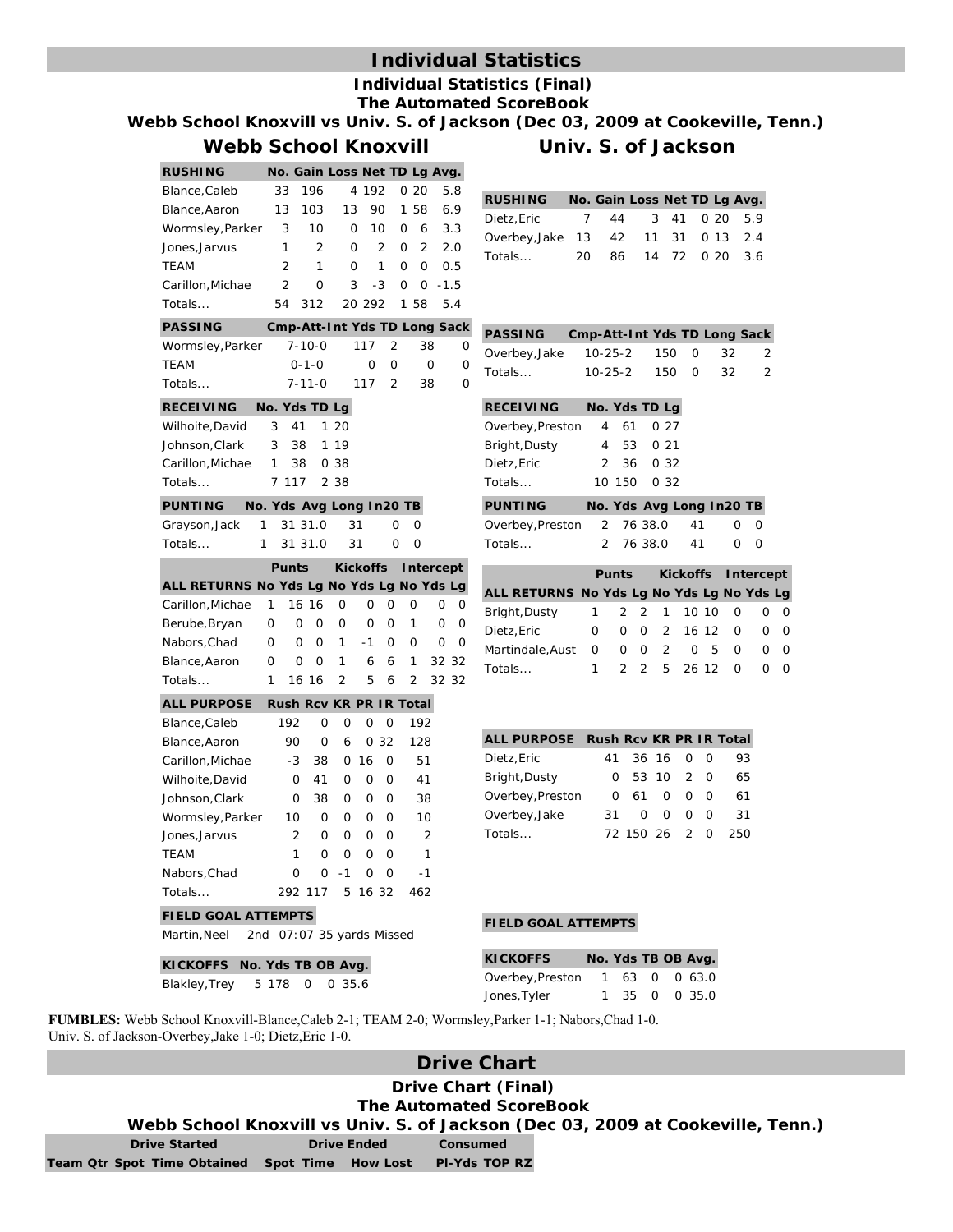| WEBB 1st W35           |         |         | 10:32 Punt                  |                                     |                 | JOO             |           | 06:47 * TOUCHDOWN |                 | $9 - 65$       | 3:45  |  |
|------------------------|---------|---------|-----------------------------|-------------------------------------|-----------------|-----------------|-----------|-------------------|-----------------|----------------|-------|--|
|                        |         |         |                             | WEBB 1st W35 03:20 Downs            |                 | W31             | 02:16     | Punt              |                 | $3 - -4$       | 1:04  |  |
| WEBB 2nd W47           |         |         | 11:49 Punt                  |                                     |                 | J18             | 07:07     | Missed FG         |                 | $9 - 35$       | 4:42# |  |
|                        |         |         |                             | WEBB 2nd W27 02:31 Downs            |                 | JOO             |           | 00:02 * TOUCHDOWN |                 | $8 - 73$       | 2:29# |  |
|                        |         |         |                             | WEBB 3rd W36 12:00 Kickoff          |                 | JOO             |           | 07:31 * TOUCHDOWN |                 | $10-64$ 4:29 # |       |  |
|                        |         |         |                             | WEBB 3rd W20 06:01 Interception J46 |                 |                 | 03:28     | Fumble            |                 | $7 - 34$       | 2:33  |  |
|                        |         |         |                             | WEBB 3rd W09 00:42 Downs            |                 | JO <sub>5</sub> | 07:33     | Fumble            |                 | 10-86          | 5:09# |  |
|                        |         |         |                             | WEBB 4th W36 07:19 Kickoff          |                 | J23             | 01:21     | Downs             |                 | $10 - 41$      | 5:58  |  |
| WEBB 4th J00           |         |         |                             | 01:08 Interception J00              |                 |                 | $01:08$ * | <b>TOUCHDOWN</b>  |                 | $0-0$          | 0:00  |  |
| <b>USJ</b>             | 1st J21 |         |                             | 12:00 Kickoff                       |                 | J25             | 10:32     | Punt              |                 | $3 - 4$        | 1:28  |  |
| <b>USJ</b>             |         | 1st J30 |                             | 06:47 Kickoff                       |                 | W35             | 03:20     | Downs             |                 | $9 - 35$       | 3:27  |  |
| <b>USJ</b>             |         | 1st J40 | 02:16 Punt                  |                                     |                 | J34             | 11:49     | Punt              |                 | $6 - -6$       | 2:27  |  |
| <b>USJ</b>             |         | 2nd J20 |                             | 07:07 Missed FG                     |                 | W27             | 02:31     | Downs             |                 | $10 - 53$      | 4:36  |  |
| <b>USJ</b>             |         | 2nd J37 |                             | 00:02 Kickoff                       |                 | J37             | 00:00     | End of half       |                 | $0-0$          | 0:02  |  |
| <b>USJ</b>             | 3rd J34 |         |                             | 07:31 Kickoff                       |                 | W23 06:01       |           | Interception      |                 | $4 - 43$       | 1:30  |  |
| <b>USJ</b>             |         | 3rd J46 |                             | 03:28 Fumble                        |                 | W09 00:42       |           | Downs             |                 | $7 - 45$       | 2:46# |  |
| <b>USJ</b>             |         | 4th J05 |                             | 07:33 Fumble                        |                 | JOO             |           | 07:19 * SAFETY    |                 | $2 - 5$        | 0:14  |  |
| <b>USJ</b>             |         | 4th J24 |                             | 01:21 Downs                         |                 | J24             | 01:08     | Interception      |                 | 1-0            | 0:13  |  |
| <b>USJ</b>             |         | 4th J26 |                             | 01:00 Kickoff                       |                 | W40 00:00       |           | End of half       |                 | $3 - 34$       | 1:00  |  |
|                        |         |         |                             | 1st                                 | 2 <sub>nd</sub> | 3rd             | 4th       | 1st               | 2nd             |                |       |  |
|                        |         |         | <b>Webb School Knoxvill</b> | Qtr                                 | Qtr             | <b>Qtr</b>      | Qtr       | <b>Half</b>       | <b>Half</b>     | <b>Total</b>   |       |  |
| Time of possession     |         |         |                             | 04:49 07:11 07:44 10:25             |                 |                 |           |                   | 12:00 18:09     | 30:09          |       |  |
| 3rd Down Conversions   |         |         |                             | 2/3                                 | 0/1             | 0/1             | 2/4       | 2/4               | 2/5             | 4/9            |       |  |
| Average field position |         |         |                             | W35                                 | W37             | W <sub>21</sub> | W36       | W36               | W <sub>25</sub> | W30            |       |  |
| 4th Down Conversions   |         |         |                             | O/O                                 | O/O             | O/O             | 0/1       | 0/0               | 0/1             | 0/1            |       |  |
|                        |         |         |                             | 1st                                 | 2nd             | 3rd             | 4th       | 1st               | 2nd             |                |       |  |
| Univ. S. of Jackson    |         |         |                             | Qtr                                 | Qtr             | Qtr             | Qtr       | <b>Half</b>       | <b>Half</b>     | <b>Total</b>   |       |  |
| Time of possession     |         |         |                             | 07:11 04:49 04:16 01:35             |                 |                 |           |                   | 12:00 05:51     | 17:51          |       |  |
| 3rd Down Conversions   |         |         |                             | 1/4                                 | 1/2             | 0/1             | 0/0       | 2/6               | 0/1             | 2/7            |       |  |
| Average field position |         |         |                             | <b>J30</b>                          | J28             | J40             | J18       | J29               | J27             | J28            |       |  |
| 4th Down Conversions   |         |         |                             | 0/1                                 | 0/1             | 0/1             | O/O       | 0/2               | 0/1             | 0/3            |       |  |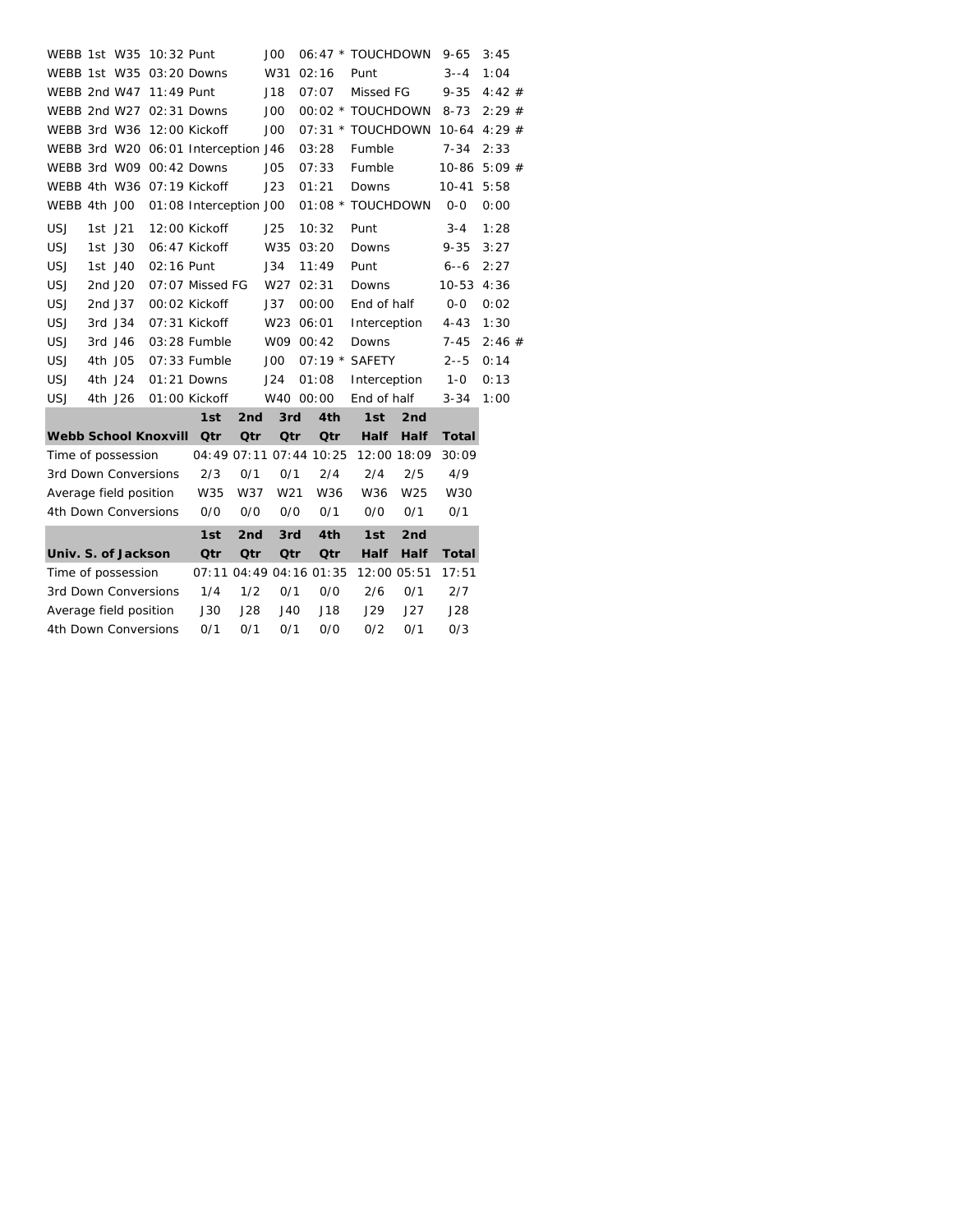# **Drive Chart (By Quarter)**

|              |           |                         | <b>Drive Started</b>                |                 | <b>Drive Ended</b> | Consumed          |               |                      |
|--------------|-----------|-------------------------|-------------------------------------|-----------------|--------------------|-------------------|---------------|----------------------|
|              |           |                         | Team Qtr Spot Time Obtained         |                 | Spot Time          | <b>How Lost</b>   |               | <b>PI-Yds TOP RZ</b> |
| <b>USJ</b>   | 1st J21   |                         | $12:00$ Kickoff                     | J25             | 10:32              | Punt              | $3 - 4$       | 1:28                 |
| WEBB 1st W35 |           | 10:32 Punt              |                                     | JOO             |                    | 06:47 * TOUCHDOWN | $9 - 65$      | 3:45                 |
| <b>USJ</b>   | 1st J30   |                         | 06:47 Kickoff                       |                 | W35 03:20          | Downs             | 9-35          | 3:27                 |
|              |           |                         | WEBB 1st W35 03:20 Downs            |                 | W31 02:16          | Punt              | $3 - -4$      | 1:04                 |
| <b>USJ</b>   | 1st J40   | 02:16 Punt              |                                     | J34             | 11:49              | Punt              | $6 - -6$      | 2:27                 |
|              |           | WEBB 2nd W47 11:49 Punt |                                     | J18             | 07:07              | Missed FG         | $9 - 35$      | 4:42#                |
| USJ          | 2nd J20   |                         | $07:07$ Missed FG                   |                 | W27 02:31          | Downs             | 10-53 4:36    |                      |
|              |           |                         | WEBB 2nd W27 02:31 Downs            | JOO             |                    | 00:02 * TOUCHDOWN | $8 - 73$      | 2:29#                |
| <b>USJ</b>   | 2nd J37   |                         | 00:02 Kickoff                       | J37             | 00:00              | End of half       | $0 - 0$       | 0:02                 |
|              |           |                         | WEBB 3rd W36 12:00 Kickoff          | JOO             |                    | 07:31 * TOUCHDOWN |               | $10-64$ 4:29 #       |
| <b>USJ</b>   | 3rd J34   |                         | 07:31 Kickoff                       |                 | W23 06:01          | Interception      | $4 - 43$ 1:30 |                      |
|              |           |                         | WEBB 3rd W20 06:01 Interception J46 |                 | 03:28              | Fumble            | $7 - 34$      | 2:33                 |
| <b>USJ</b>   | $3rd$ J46 |                         | $03:28$ Fumble                      |                 | W09 00:42          | Downs             | $7 - 45$      | 2:46#                |
|              |           |                         | WEBB 3rd W09 00:42 Downs            | JO <sub>5</sub> | 07:33              | Fumble            |               | $10-86$ 5:09 #       |
| USJ          | 4th J05   |                         | $07:33$ Fumble                      | JOO             |                    | 07:19 * SAFETY    | $2 - 5$       | 0:14                 |
|              |           |                         | WEBB 4th W36 07:19 Kickoff          | J23             | 01:21              | Downs             | $10-41$ 5:58  |                      |
| USJ          | 4th J24   |                         | $01:21$ Downs                       | J24             | 01:08              | Interception      | $1 - 0$       | 0:13                 |
|              |           |                         | WEBB 4th J00 01:08 Interception J00 |                 |                    | 01:08 * TOUCHDOWN | $0 - 0$       | 0:00                 |
| USJ          | 4th J26   |                         | 01:00 Kickoff W40 00:00             |                 |                    | End of half       | $3 - 34$      | 1:00                 |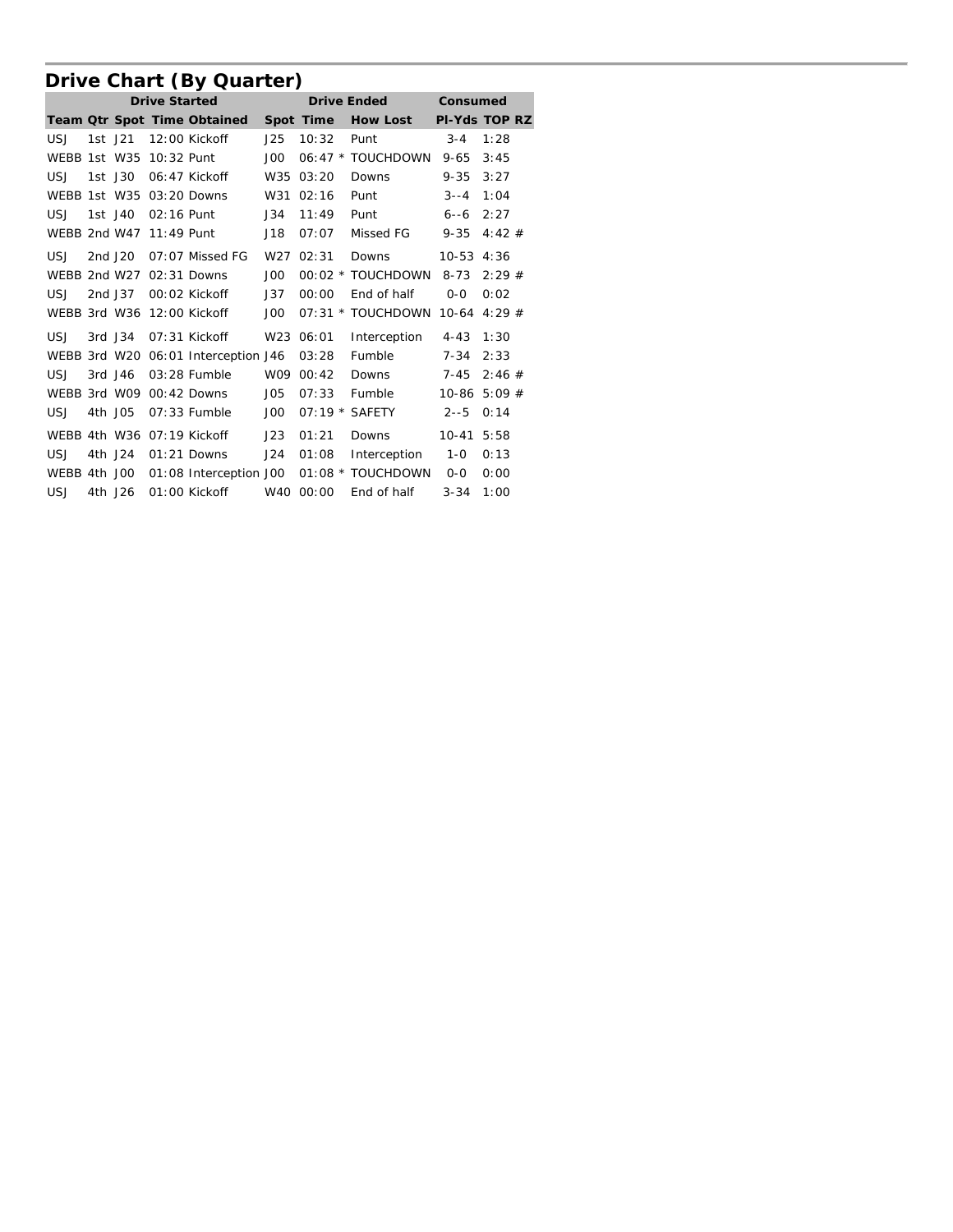## **Defensive Statistics**

**Defensive Statistics (Final) The Automated ScoreBook** 

| Webb School Knoxvill vs Univ. S. of Jackson (Dec 03, 2009 at Cookeville, Tenn.)         |                |                |                |                |       |   |         |          |   |  |     |   |  |  |
|-----------------------------------------------------------------------------------------|----------------|----------------|----------------|----------------|-------|---|---------|----------|---|--|-----|---|--|--|
| ## Webb School Knoxvill Solo Ast Total TFL/Yds FF FR-Yds Int-Yds BrUp Blkd Sack/Yds QBH |                |                |                |                |       |   |         |          |   |  |     |   |  |  |
| 18 Whiteside, Donov                                                                     |                | 5              | 1              | 6              | 1.5/7 |   |         |          |   |  | 1/5 |   |  |  |
| 76 Little, Hunter                                                                       |                | 3              | 3              | 6              | 1.5/4 |   |         |          |   |  | 1/2 | 2 |  |  |
| 33 Waters, Tre'                                                                         |                | 3              | 3              | 6              | 0.5/1 |   |         |          |   |  |     |   |  |  |
| 4 Alexander, Justi                                                                      |                | 4              |                | 4              | 1.0/2 |   |         |          | 1 |  |     |   |  |  |
| 1 Berube, Jason                                                                         |                | 2              | 2              | 4              | 0.5/2 |   |         |          | 1 |  |     |   |  |  |
| 54 Campbell, Graham                                                                     |                | $\overline{2}$ | 1              | 3              |       |   |         |          |   |  |     |   |  |  |
| 26 Berube, Bryan                                                                        |                | 1              | 2              | 3              |       |   |         | $1 - 0$  | 1 |  |     | 1 |  |  |
| 27 Carillon, Michae                                                                     |                | 1              | 1              | 2              |       |   |         |          | 1 |  |     |   |  |  |
| 57 Saas, Jake                                                                           |                | 1              | 1              | 2              |       |   |         |          |   |  |     |   |  |  |
| 6 Nabors, Chad                                                                          |                | 1              | 1              | $\overline{2}$ |       |   |         |          |   |  |     |   |  |  |
| 32 Peterson, Gordon                                                                     |                | 1              |                | 1              |       |   |         |          |   |  |     |   |  |  |
| 80 Butler, Neil                                                                         |                | $\mathbf{1}$   |                | 1              |       |   |         |          |   |  |     |   |  |  |
| 5 Blance, Aaron                                                                         |                |                | 1              | 1              |       |   |         | $1 - 32$ |   |  |     |   |  |  |
| 16 Dolinak, Jim                                                                         |                |                | 1              | 1              |       |   |         |          |   |  |     |   |  |  |
| 71 Werner, Jay                                                                          |                |                | 1              | 1              |       |   |         |          |   |  |     |   |  |  |
| 17 Blakley, Trey                                                                        |                |                |                |                |       |   |         |          |   |  |     |   |  |  |
| TM TEAM                                                                                 |                |                |                |                |       |   |         |          |   |  |     |   |  |  |
| ## Univ. S. of Jackson Solo Ast Total TFL/Yds FF FR-Yds Int-Yds BrUp Blkd Sack/Yds QBH  |                |                |                |                |       |   |         |          |   |  |     |   |  |  |
| 40 Mayhall, Lee                                                                         | 9              | 4              | 13             |                | 2.0/5 | 1 | $1 - 0$ |          | 1 |  |     |   |  |  |
| 17 Overbey, Preston                                                                     | 7              | 1              | 8              |                |       | 1 | $1 - 0$ |          |   |  |     |   |  |  |
| 88 Cain, Jonathan                                                                       | 7              |                | 7              |                | 2.0/5 |   |         |          |   |  |     |   |  |  |
| 54 McWherter, Walke                                                                     | 6              | 1              | $\overline{7}$ |                |       |   |         |          |   |  |     |   |  |  |
| 83 Bright, Dusty                                                                        | 3              | 4              | 7              |                |       |   |         |          |   |  |     |   |  |  |
| 21 Dietz, Eric                                                                          | 6              |                | 6              |                | 2.0/7 |   |         |          |   |  |     |   |  |  |
| 86 Hall, Grady                                                                          | 3              | 3              | 6              |                | 1.0/1 |   |         |          |   |  |     |   |  |  |
| 37 Hardin, Tyler                                                                        | $\overline{2}$ | 3              | 5              |                | 1.0/3 |   |         |          |   |  |     |   |  |  |
| 55 Weiner, Matthew                                                                      | $\overline{2}$ | $\overline{2}$ | 4              |                |       |   |         |          |   |  |     |   |  |  |
| 79 Sharma, Dhun                                                                         | $\overline{2}$ | $\overline{2}$ | 4              |                |       |   |         |          |   |  |     |   |  |  |
| 19 Murray, Roger                                                                        | 2              |                | $\overline{2}$ |                |       |   |         |          |   |  |     |   |  |  |
| 66 Mansfield, Grant                                                                     | 1              |                | 1              |                |       |   |         |          |   |  |     |   |  |  |

## **Participation Report**

**Participation Report (Final) The Automated ScoreBook Webb School Knoxvill vs Univ. S. of Jackson (Dec 03, 2009 at Cookeville, Tenn.)**

**Webb School Knoxvill**: 1-Berube,Jason, 3-Wilhoite,David, 4-Alexander,Justi, 5- Blance,Aaron, 6-Nabors,Chad, 10-Wormsley,Parker, 14-Grayson,Jack, 16- Dolinak,Jim, 17-Blakley,Trey, 18-Whiteside,Donov, 19-Martin,Neel, 20- Blance,Caleb, 22-Jones,Jarvus, 23-Johnson,Clark, 26-Berube,Bryan, 27- Carillon,Michae, 32-Peterson,Gordon, 33-Waters,Tre', 54-Campbell,Graham, 55- Letsinger,Luke, 57-Saas,Jake, 71-Werner,Jay, 76-Little,Hunter, 80-Butler,Neil.

**Univ. S. of Jackson**: 11-Overbey,Jake, 17-Overbey,Preston, 19-Murray,Roger, 21-Dietz,Eric, 33-Jones,Tyler, 37-Hardin,Tyler, 40-Mayhall,Lee, 54- McWherter,Walke, 55-Weiner,Matthew, 66-Mansfield,Grant, 79-Sharma,Dhun, 81-Martindale,Aust, 82-Martindale,Mill, 83-Bright,Dusty, 86-Hall,Grady, 88- Cain,Jonathan.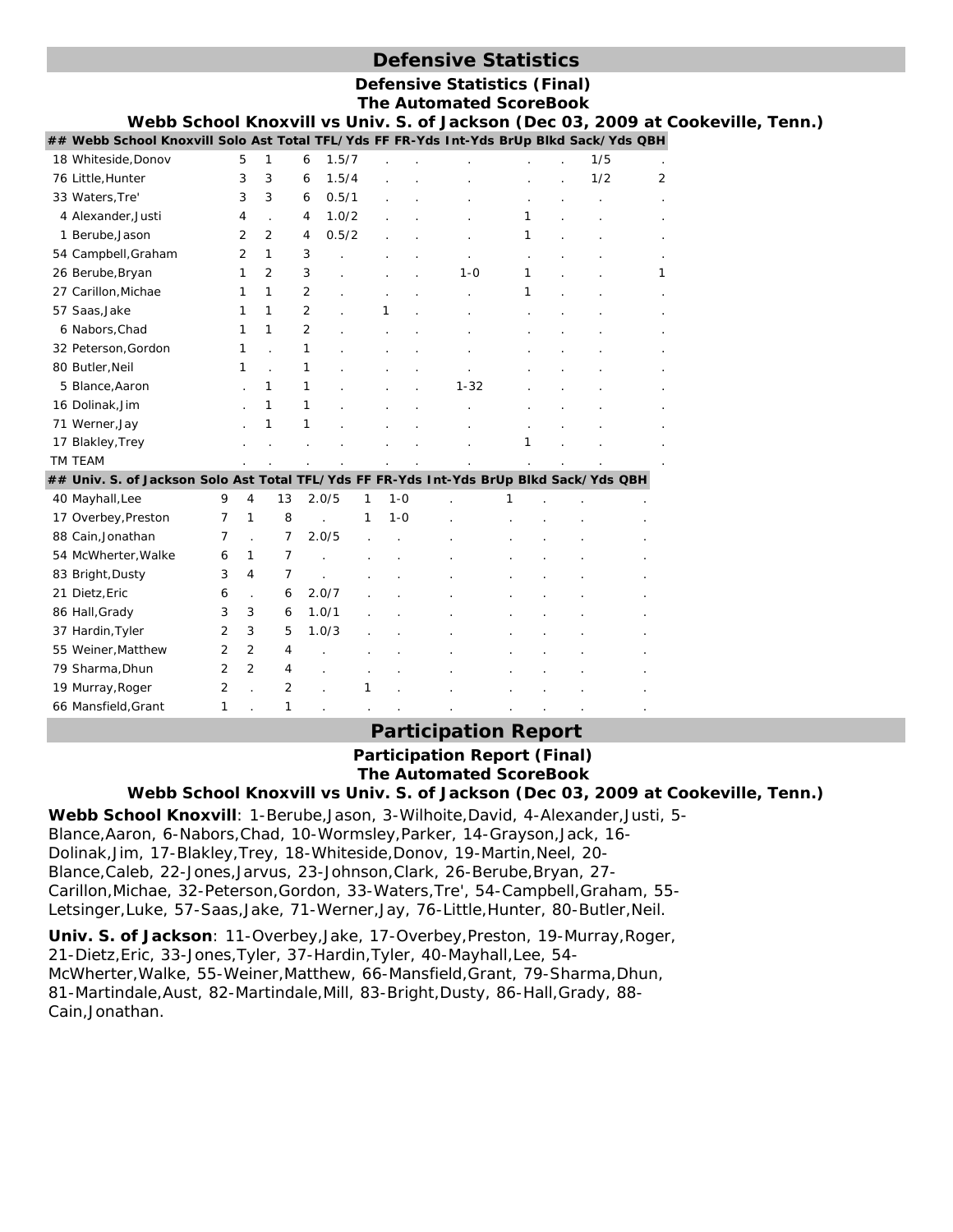## **Box Score**

**Box Score (Final) Webb School Knoxvill vs Univ. S. of Jackson (Dec 03, 2009 at Cookeville, Tenn.)**

|                        |  | Score by Quarters                                  |  | 1 2 3 4     |  |  | Score                   |                                                                                                                                                             |
|------------------------|--|----------------------------------------------------|--|-------------|--|--|-------------------------|-------------------------------------------------------------------------------------------------------------------------------------------------------------|
|                        |  | Webb School Knoxvill $7 \t7 \t7 \t9 \t-30$         |  | -- -- -- -- |  |  |                         | $Record: (12-1)$                                                                                                                                            |
|                        |  | Univ. S. of Jackson.                               |  |             |  |  | $0 \t0 \t0 \t0 \t- \t0$ | Record: (11-2)                                                                                                                                              |
|                        |  |                                                    |  |             |  |  |                         |                                                                                                                                                             |
|                        |  | Scoring Summary:                                   |  |             |  |  |                         | 1st 06:47 WEBB - Wilhoite, David 20 yd pass from Wormsley, Parker (Martin, Neel kick), 9-65 3:45, WEBB 7                                                    |
| $ -$ USJ 0             |  |                                                    |  |             |  |  |                         | 2nd 00:02 WEBB - Johnson, Clark 8 yd pass from Wormsley, Parker (Martin, Neel kick), 8-73 2:29, WEBB 14                                                     |
| - USJ 0                |  |                                                    |  |             |  |  |                         | 3rd 07:31 WEBB - Blance, Aaron 5 yd run (Martin, Neel kick), 10-64 4:29, WEBB 21 - USJ 0                                                                    |
|                        |  | $ 4th 07:19$ WEBB - TEAM safety, , WEBB 23 - USJ 0 |  |             |  |  |                         |                                                                                                                                                             |
|                        |  |                                                    |  |             |  |  |                         | 01:08 WEBB - Blance, Aaron 32 yd interception return (Martin, Neel kick), , WEBB 30 - USJ 0                                                                 |
|                        |  |                                                    |  |             |  |  | WEBB                    | USJ                                                                                                                                                         |
|                        |  | FIRST DOWNS                                        |  |             |  |  | 22 <sub>1</sub>         | 12                                                                                                                                                          |
|                        |  | $RUSHES-YARDS$ (NET)                               |  |             |  |  | 54-292                  | $20 - 72$                                                                                                                                                   |
|                        |  | $\texttt{PASSING}$ YDS (NET)                       |  |             |  |  | 117                     | 150                                                                                                                                                         |
|                        |  | Passes $Att$ - $Comp$ - $Int$                      |  |             |  |  | $11 - 7 - 0$            | $25 - 10 - 2$                                                                                                                                               |
|                        |  | TOTAL OFFENSE PLAYS-YARDS                          |  |             |  |  | 65-409                  | 45-222                                                                                                                                                      |
|                        |  | $Fumble$ Returns-Yards                             |  |             |  |  | $0 - 0$                 | $0 - 0$                                                                                                                                                     |
|                        |  | Punt Returns-Yards                                 |  |             |  |  | $1 - 16$                | $1 - 2$                                                                                                                                                     |
|                        |  | Kickoff Returns-Yards                              |  |             |  |  | $2 - 5$                 | $5 - 26$<br>$0 - 0$                                                                                                                                         |
|                        |  | Interception Returns-Yards<br>Punts (Number-Avg)   |  |             |  |  | $2 - 32$<br>$1 - 31.0$  | $2 - 38.0$                                                                                                                                                  |
|                        |  |                                                    |  |             |  |  | $6 - 2$                 | $2 - 0$                                                                                                                                                     |
|                        |  | Penalties-Yards                                    |  |             |  |  | $6 - 50$                | $8 - 76$                                                                                                                                                    |
|                        |  | Possession Time                                    |  |             |  |  | 30:09                   | 17:51                                                                                                                                                       |
|                        |  | Third-Down Conversions<br>Fourth-Down Conversions  |  |             |  |  | 4 of 9<br>$0$ of $1$    | 2 of 7                                                                                                                                                      |
|                        |  | Red-Zone Scores-Chances                            |  |             |  |  | $2 - 4$                 | $0$ of $3$<br>$0 - 1$                                                                                                                                       |
|                        |  | Sacks By: Number-Yards                             |  |             |  |  | $2 - 7$                 | $0 - 0$                                                                                                                                                     |
|                        |  |                                                    |  |             |  |  |                         |                                                                                                                                                             |
|                        |  |                                                    |  |             |  |  |                         |                                                                                                                                                             |
|                        |  |                                                    |  |             |  |  |                         | RUSHING: Webb School Knoxvill-Blance, Caleb 33-192; Blance, Aaron 13-90;<br>Wormsley, Parker 3-10; Jones, Jarvus 1-2; TEAM 2-1; Carillon, Michae 2-minus 3. |
|                        |  |                                                    |  |             |  |  |                         | Univ. S. of Jackson-Dietz, Eric 7-41; Overbey, Jake 13-31.                                                                                                  |
|                        |  |                                                    |  |             |  |  |                         |                                                                                                                                                             |
|                        |  |                                                    |  |             |  |  |                         | <b>PASSING:</b> Webb School Knoxvill-Wormsley, Parker $7-10-0-117$ ; TEAM $0-1-0-0$ .                                                                       |
|                        |  | Univ. S. of Jackson-Overbey, Jake 10-25-2-150.     |  |             |  |  |                         |                                                                                                                                                             |
|                        |  |                                                    |  |             |  |  |                         | RECEIVING: Webb School Knoxvill-Wilhoite, David 3-41; Johnson, Clark 3-38;                                                                                  |
|                        |  |                                                    |  |             |  |  |                         | Carillon, Michae 1-38. Univ. S. of Jackson-Overbey, Preston 4-61; Bright, Dusty                                                                             |
|                        |  | $ 4-53;$ Dietz, Eric $2-36$ .                      |  |             |  |  |                         |                                                                                                                                                             |
|                        |  |                                                    |  |             |  |  |                         |                                                                                                                                                             |
|                        |  |                                                    |  |             |  |  |                         | INTERCEPTIONS: Webb School Knoxvill-Blance, Aaron 1-32; Berube, Bryan 1-0.                                                                                  |
|                        |  | Univ. S. of Jackson-None.                          |  |             |  |  |                         |                                                                                                                                                             |
|                        |  |                                                    |  |             |  |  |                         | FUMBLES: Webb School Knoxvill-Blance, Caleb 2-1; TEAM 2-0; Wormsley, Parker                                                                                 |
|                        |  |                                                    |  |             |  |  |                         | $ 1-1;$ Nabors, Chad 1-0. Univ. S. of Jackson-Dietz, Eric 1-0; Overbey, Jake 1-0.                                                                           |
|                        |  |                                                    |  |             |  |  |                         |                                                                                                                                                             |
|                        |  | Stadium: Tucker Stadium                            |  |             |  |  | Attendance: 0           | Kickoff time: 3:37 p.m End of Game: 5:55 Total elapsed time: 2:19                                                                                           |
|                        |  |                                                    |  |             |  |  |                         | Officials: Referee: Randy Fairbanks; Umpire: Wayne Carter; Linesman: Mike Winnie;                                                                           |
|                        |  |                                                    |  |             |  |  |                         | Line judge: Danny Edwards; Back judge: Jim Cash; Field judge: ECO Bargerstock;                                                                              |
| Scorer: Layman/Morris; |  |                                                    |  |             |  |  |                         |                                                                                                                                                             |
|                        |  | Temperature: 39                                    |  |             |  |  | Wind: WNW 6             | Weather: Cloudy                                                                                                                                             |
|                        |  | Offensive MVP: #20 Caleb Blance (Webb)             |  |             |  |  |                         |                                                                                                                                                             |
|                        |  | Defensive MVP: #26 Bryan Berube (Webb)             |  |             |  |  |                         |                                                                                                                                                             |
|                        |  |                                                    |  |             |  |  |                         |                                                                                                                                                             |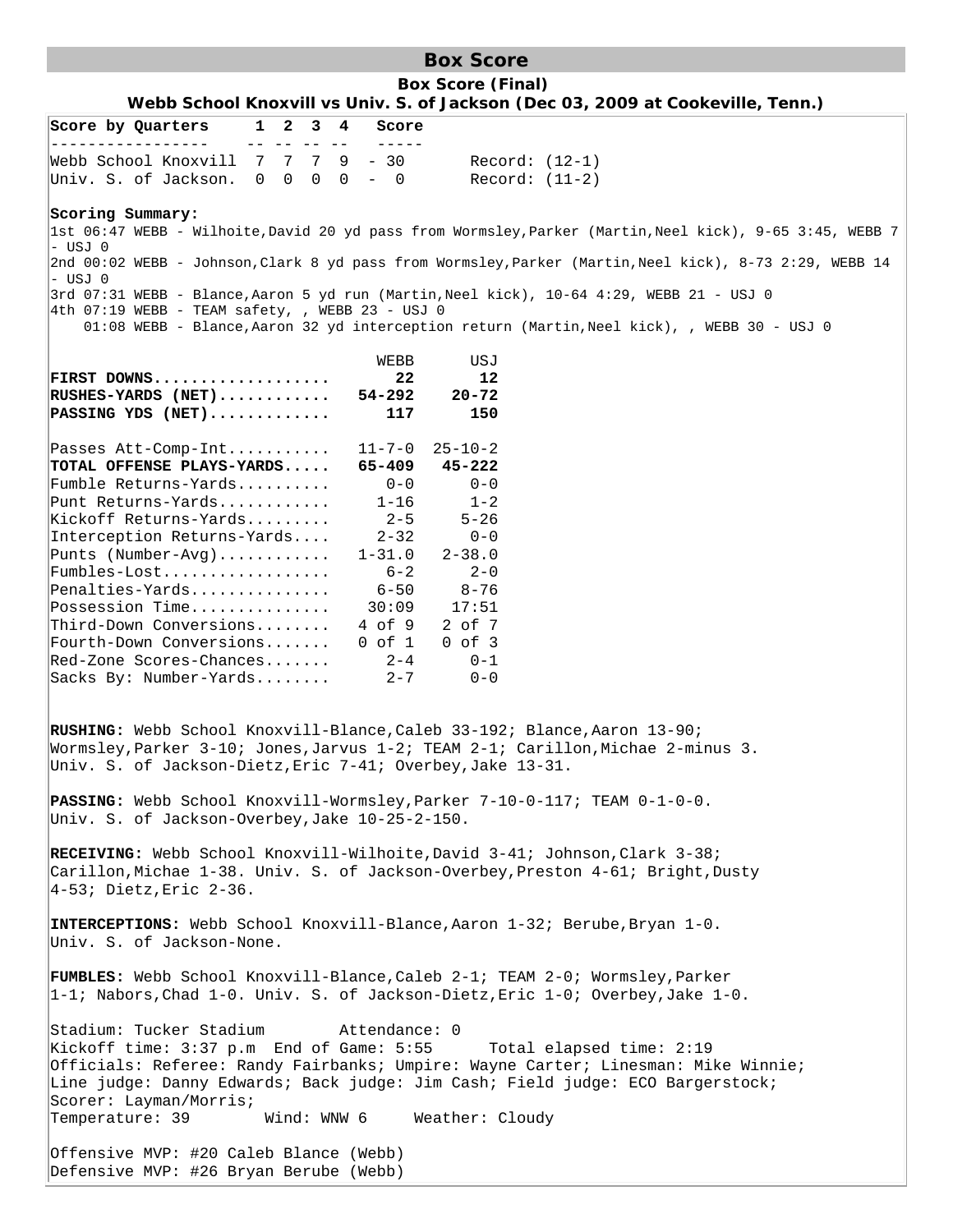Webb School Knoxvill vs Univ. S. of Jackson (Dec 03, 2009 at Cookeville, Tenn.)

**SACKS (UA-A):** Webb School Knoxvill-Little, Hunter 1-0; Whiteside, Donov 1-0. Univ. S. of Jackson-None.

**TACKLES (UA-A):** Webb School Knoxvill-Whiteside,Donov 5-1; Little,Hunter 3-3; Waters,Tre' 3-3; Alexander,Justi 4-0; Berube,Jason 2-2; Campbell,Graham  $2-1$ ; Berube,Bryan 1-2; Saas,Jake 1-1; Nabors,Chad 1-1; Carillon,Michae 1-1; Peterson,Gordon 1-0; Butler,Neil 1-0; Blance,Aaron 0-1; Dolinak,Jim 0-1; Werner,Jay  $0-1$ . Univ. S. of Jackson-Mayhall,Lee  $9-4$ ; Overbey,Preston  $7-1$ ; Cain,Jonathan 7-0; McWherter,Walke 6-1; Bright,Dusty 3-4; Dietz,Eric 6-0; Hall,Grady 3-3; Hardin,Tyler 2-3; Weiner,Matthew 2-2; Sharma,Dhun 2-2; Murray,Roger 2-0; Mansfield,Grant 1-0.

#### **Player participation:**

Webb School Knoxvill: 1-Berube,Jason, 3-Wilhoite,David, 4-Alexander,Justi, 5-Blance,Aaron, 6-Nabors,Chad, 10-Wormsley,Parker, 14-Grayson,Jack, 16-Dolinak,Jim, 17-Blakley,Trey, 18-Whiteside,Donov, 19-Martin,Neel, 20- Blance,Caleb, 22-Jones,Jarvus, 23-Johnson,Clark, 26-Berube,Bryan, 27-Carillon,Michae, 32-Peterson,Gordon, 33-Waters,Tre', 54-Campbell,Graham, 55-Letsinger,Luke, 57-Saas,Jake, 71-Werner,Jay, 76-Little,Hunter, 80-Butler,Neil. Univ. S. of Jackson: 11-Overbey,Jake, 17-Overbey,Preston, 19-Murray,Roger, 21-Dietz,Eric, 33-Jones,Tyler, 37-Hardin,Tyler, 40-Mayhall,Lee, 54-McWherter,Walke, 55-Weiner,Matthew, 66-Mansfield,Grant, 79-Sharma,Dhun, 81-Martindale,Aust, 82-Martindale,Mill, 83-Bright,Dusty, 86-Hall,Grady, 88-Cain,Jonathan.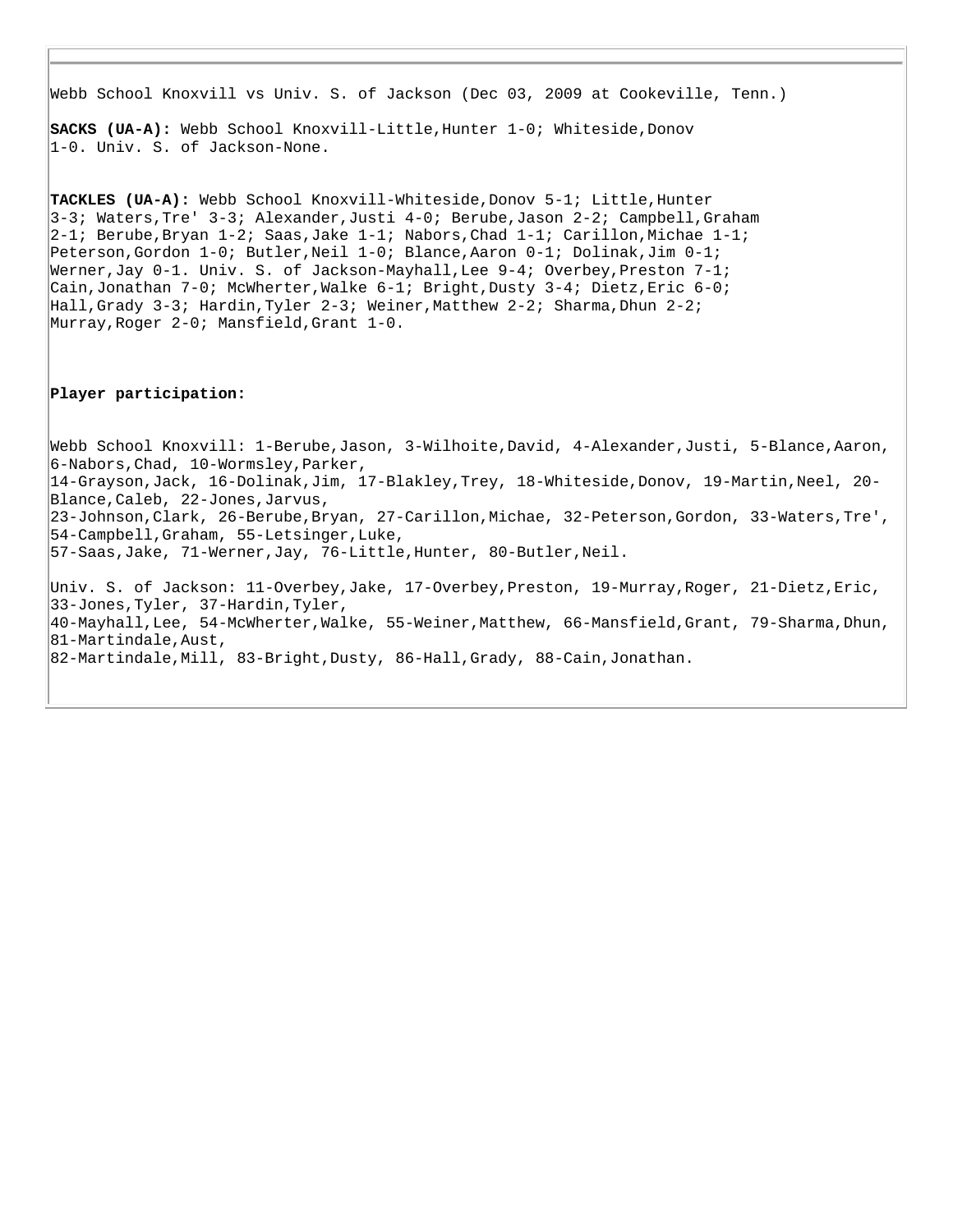## **Play-by-Play Summary**

## **Play-by-Play Summary**

#### **The Automated ScoreBook**

**Webb School Knoxvill vs Univ. S. of Jackson (Dec 03, 2009 at Cookeville, Tenn.)**

**1st Quarter**

|            |               |                                    | Blakley, Trey kickoff 34 yards to the USJ26, Martindale, Aust return -5 yards to the USJ21 (Berube, Bryan).                                                         |
|------------|---------------|------------------------------------|---------------------------------------------------------------------------------------------------------------------------------------------------------------------|
| Usj        |               | 1-10 at Usi21                      | Overbey, Jake pass incomplete to Dietz, Eric, QB hurry by Little, Hunter.                                                                                           |
| Usj        |               | 2-10 at Usj21                      | Overbey, Jake pass complete to Overbey, Preston for 9 yards to the USJ30 (Waters, Tre'; Campbell, Graham).                                                          |
| Usj        | 3-1           | at Usj30                           | PENALTY USJ Encroachment 5 yards to the USJ25.                                                                                                                      |
| Usj        | $3-6$         | at Usj25                           | Overbey, Jake pass incomplete to Martindale, Aust.                                                                                                                  |
| Usj        | 4-6           | at Usj25                           | Overbey, Preston punt 41 yards to the WEBB34, fair catch by Carillon, Michae.                                                                                       |
|            |               |                                    | Drive: 3 plays, 4 yards, TOP 01:28                                                                                                                                  |
|            |               |                                    | Webb 1-10 at Webb34 WEBB SCHOOL KNOXVILL drive start at 10:32.                                                                                                      |
|            |               |                                    | Webb 1-10 at Webb34 WEBB ball on WEBB35.                                                                                                                            |
|            |               |                                    | Webb 1-10 at Webb35 Blance, Aaron rush for 14 yards to the WEBB49, 1ST DOWN WEBB, out-of-bounds (Mayhall, Lee).                                                     |
|            |               |                                    | Webb 1-10 at Webb49 Blance, Caleb rush for 1 yard to the 50 yardline (Sharma, Dhun; Hall, Grady).                                                                   |
|            | Webb 2-9      |                                    | at Webb50 Blance, Aaron rush for 5 yards to the USJ45 (Overbey, Preston).                                                                                           |
|            | Webb 3-4      | at Usj45                           | Blance, Caleb rush for 5 yards to the USJ40, 1ST DOWN WEBB (Bright, Dusty).                                                                                         |
|            |               | Webb 1-10 at Usj40                 | Blance, Caleb rush for 4 yards to the USJ36 (McWherter, Walke).                                                                                                     |
| Webb 2-6   |               | at Usj36                           | Wormsley, Parker pass complete to Johnson, Clark for 11 yards to the USJ25, 1ST DOWN                                                                                |
|            |               | <b>WEBB</b> (Cain, Jonathan).      |                                                                                                                                                                     |
|            |               | Webb 1-10 at Usj25                 | Blance, Caleb rush for 5 yards to the USJ20 (Overbey, Preston).                                                                                                     |
| Webb 2-5   |               | at Usj20                           | Wormsley, Parker pass incomplete to Carillon, Michae (Mayhall, Lee).                                                                                                |
| Webb 3-5   |               | at Usj20                           | Wormsley, Parker pass complete to Wilhoite, David for 20 yards to the USJ0, 1ST DOWN WEBB, TOUCHDOWN,                                                               |
|            | clock 06:47.  |                                    | Martin, Neel kick attempt good.                                                                                                                                     |
|            |               |                                    |                                                                                                                                                                     |
|            |               |                                    | Webb School Knoxvill 7, Univ. S. of Jackson 0                                                                                                                       |
|            |               |                                    | Drive: 9 plays, 65 yards, TOP 03:45                                                                                                                                 |
|            |               |                                    | Blakley, Trey kickoff 34 yards to the USJ26, Dietz, Eric return 0 yards to the USJ26, fumble by Dietz, Eric                                                         |
|            |               |                                    | recovered by USJ Dietz, Eric at USJ30.                                                                                                                              |
| Usj        |               | 1-10 at Usj30                      | UNIV. S. OF JACKSON drive start at 06:47, USJ ball on USJ30.                                                                                                        |
| Usj        |               | 1-10 at Usj30                      | Dietz, Eric rush for 2 yards to the USJ32 (Berube, Jason; Little, Hunter).                                                                                          |
| Usj        | 2-8           |                                    | at Usj32 Overbey, Jake pass complete to Overbey, Preston for 27 yards to the WEBB41, 1ST DOWN USJ (Berube, Jason).                                                  |
| Usj        |               |                                    | 1-10 at Webb41 Overbey, Jake rush for 2 yards to the WEBB39 (Saas, Jake; Werner, Jay).                                                                              |
| Usj        | 2-8           |                                    | at Webb39 Overbey, Jake rush for 5 yards to the WEBB34 (Waters, Tre').                                                                                              |
| Usj        | $3 - 3$       |                                    | at Webb34 Overbey, Jake rush for 3 yards to the WEBB31, 1ST DOWN USJ (Whiteside, Donov).                                                                            |
| Usj        |               |                                    | 1-10 at Webb31 Overbey, Jake pass incomplete to Bright, Dusty.                                                                                                      |
| Usj        |               |                                    | 2-10 at Webb31 PENALTY USJ Encroachment 4 yards to the WEBB35.                                                                                                      |
| Usj        |               |                                    | 2-14 at Webb35 Overbey, Jake pass incomplete.                                                                                                                       |
| Usj        |               |                                    | 3-14 at Webb35 Overbey, Jake pass incomplete to Overbey, Preston (Blakley, Trey), QB hurry by Berube, Bryan.                                                        |
| Usj        |               |                                    | 4-14 at Webb35 Overbey, Jake pass incomplete to Bright, Dusty, QB hurry by Little, Hunter.                                                                          |
|            |               |                                    | Drive: 9 plays, 35 yards, TOP 03:27                                                                                                                                 |
|            |               |                                    | Webb 1-10 at Webb35 WEBB SCHOOL KNOXVILL drive start at 03:20.                                                                                                      |
|            |               |                                    | Webb 1-10 at Webb35 Wormsley, Parker pass incomplete to Johnson, Clark.                                                                                             |
|            |               |                                    | Webb 2-10 at Webb35 Blance, Caleb rush for 2 yards to the WEBB37 (Sharma, Dhun).                                                                                    |
|            | Webb 3-8      |                                    | at Webb37 Blance, Aaron rush for loss of 6 yards to the WEBB31 (Dietz, Eric).                                                                                       |
|            |               |                                    | Webb 4-14 at Webb31 Grayson, Jack punt 31 yards to the USJ38, Bright, Dusty return 2 yards to the USJ40 (Nabors, Chad).<br>Drive: 3 plays, minus 4 yards, TOP 01:04 |
|            |               |                                    |                                                                                                                                                                     |
| Usj        |               |                                    | 1-10 at Usj40 UNIV. S. OF JACKSON drive start at 02:16.                                                                                                             |
| Usj        |               |                                    | 1-10 at Usj40 Overbey, Jake pass incomplete to Martindale, Aust.<br>Overbey, Jake pass complete to Overbey, Preston for 10 yards to the 50 yardline, 1ST DOWN USJ.  |
| Usj        |               | $2-10$ at Usj40<br>1-10 at $Usj50$ | Overbey, Jake rush for 1 yard to the WEBB49 (Little, Hunter).                                                                                                       |
| Usj<br>Usj | $2 - 9$       |                                    | at Webb49 Overbey, Jake rush for loss of 4 yards to the USJ47 (Berube, Jason; Little, Hunter), PENALTY USJ holding 10 yards                                         |
|            | to the USJ37. |                                    |                                                                                                                                                                     |
| Usj        |               | 2-23 at Usj37                      | 2nd and 23.                                                                                                                                                         |
| Usj        |               | 2-23 at Usj37                      | Overbey, Jake pass incomplete to Rushing, Chase (Alexander, Justi).                                                                                                 |
| Usj        |               | 3-23 at Usj37                      | Dietz, Eric rush for loss of 3 yards to the USJ34 (Whiteside, Donov; Waters, Tre').                                                                                 |
|            |               |                                    | Drive: 6 plays, minus 6 yards, TOP 02:27                                                                                                                            |
|            |               |                                    |                                                                                                                                                                     |

## **Webb School Knoxvill 7, Univ. S. of Jackson 0**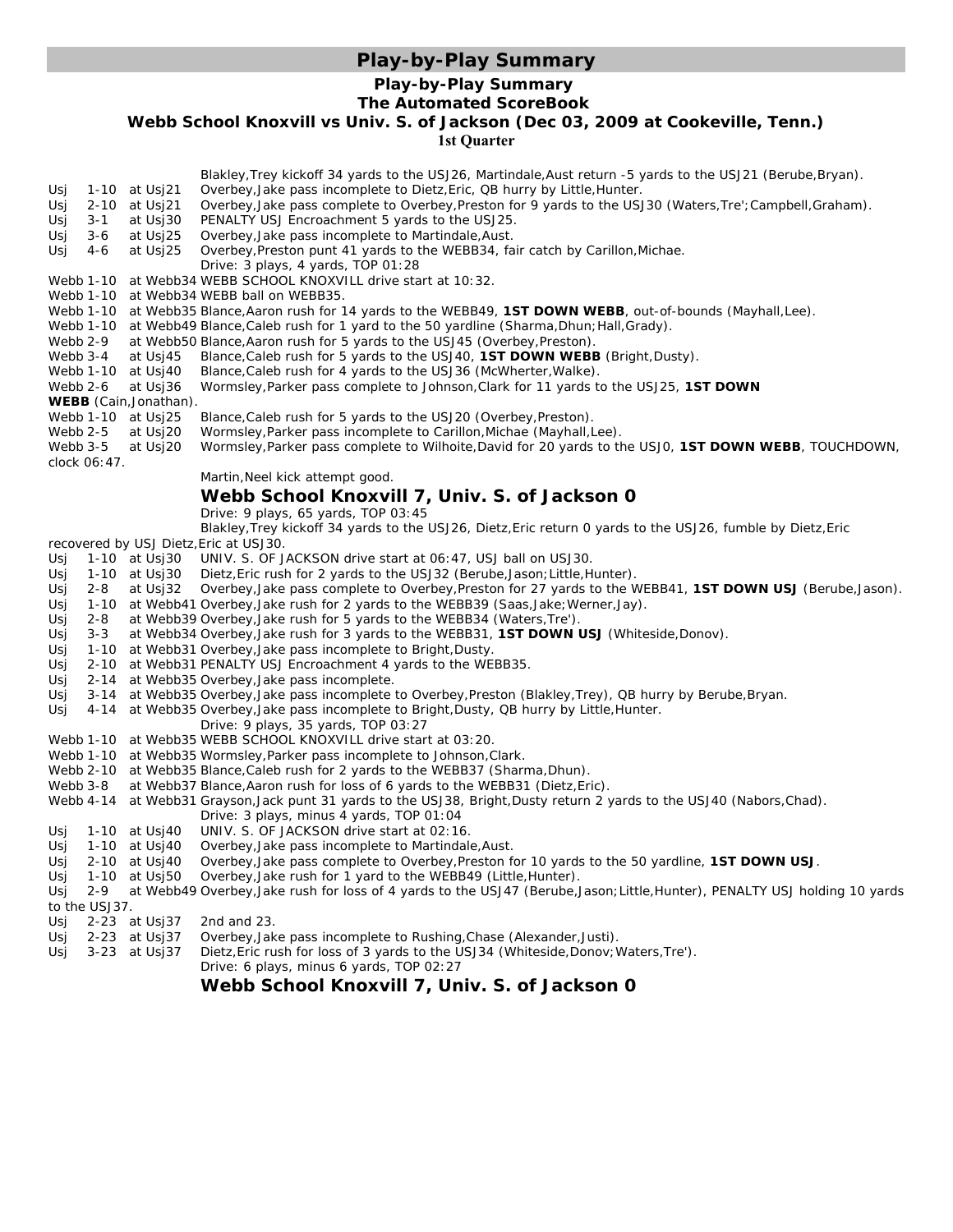#### **2nd Quarter**

Usj 4-26 at Usj34 Start of 2nd quarter, clock 12:00. Usj 4-26 at Usj34 Overbey,Preston punt 35 yards to the WEBB31, Carillon,Michae return 16 yards to the WEBB47 (Mansfield,Grant). Drive: 6 plays, minus 6 yards, TOP 02:27 Webb 1-10 at Webb47 WEBB SCHOOL KNOXVILL drive start at 11:49. Webb 1-10 at Webb47 Blance, Caleb rush for 3 yards to the 50 yardline (Weiner, Matthew). Webb 2-7 at Webb50 Wormsley,Parker pass complete to Wilhoite,David for 10 yards to the USJ40, **1ST DOWN WEBB** (Overbey,Preston). Webb 1-10 at Usj40 Timeout Webb School Knoxvill, clock 10:45. Webb 1-10 at Usj40 Blance, Caleb rush for 8 yards to the USJ32 (Bright, Dusty; Hall, Grady).<br>Webb 2-2 at Usi32 Blance, Caleb rush for 8 yards to the USJ24, **1ST DOWN WEBB** (McWl at Usj32 Blance,Caleb rush for 8 yards to the USJ24, **1ST DOWN WEBB** (McWherter, Walke). Webb 1-10 at Usi24 TEAM rush for no gain to the USJ24, fumble by TEAM recovered by WEBB Harrison, Tyler at USJ24. Webb 2-10 at Usj24 Wormsley,Parker pass incomplete to Johnson,Clark (Mayhall,Lee), *PENALTY USJ pass interference 12 yards to the USJ12, 1ST DOWN WEBB*, NO PLAY. Webb 1-10 at Usj12 Blance, Caleb rush for loss of 3 yards to the USJ15 (Hardin, Tyler). Webb 2-13 at Usj15 *PENALTY WEBB false start 5 yards to the USJ20*. Webb 2-18 at Usj20 Blance, Aaron rush for 2 yards to the USJ18 (Mayhall, Lee). Webb 3-16 at Usj18 Timeout Webb School Knoxvill, clock 07:20. Webb 3-16 at Usj18 Wormsley,Parker pass incomplete to Johnson,Clark. Webb 4-16 at Usj18 Martin, Neel field goal attempt from 35 MISSED - short, spot at USJ20, clock 07:07. Drive: 9 plays, 35 yards, TOP 04:42 Usj 1-10 at Usj20 UNIV. S. OF JACKSON drive start at 07:07. Usj 1-10 at Usj20 Overbey,Jake pass complete to Bright,Dusty for 17 yards to the USJ37, **1ST DOWN USJ**, out-of-bounds (Carillon,Michae). Usj 1-10 at Usj37 Dietz,Eric rush for 4 yards to the USJ41 (Berube,Bryan;Waters,Tre'). Usj 2-6 at Usj41 Overbey,Jake sacked for loss of 2 yards to the USJ39 (Little,Hunter). Usj 3-8 at Usj39 Overbey,Jake pass complete to Overbey,Preston for 15 yards to the WEBB46, **1ST DOWN USJ** (Campbell,Graham). Usj 1-10 at Webb46 Overbey, Jake rush for 9 yards to the WEBB37 (Blance, Aaron; Little, Hunter). Usj 2-1 at Webb37 Overbey,Jake pass complete to Dietz,Eric for 4 yards to the WEBB33, **1ST DOWN USJ** (Waters,Tre'). Usj 1-10 at Webb33 Dietz,Eric rush for 4 yards to the WEBB29 (Alexander,Justi). Usj 2-6 at Webb29 Overbey,Jake pass incomplete to Martindale,Aust (Carillon,Michae). Usj 3-6 at Webb29 Overbey,Jake rush for 2 yards to the WEBB27 (Whiteside,Donov). Usj 4-4 at Webb27 Timeout Univ. S. of Jackson, clock 02:36. Usj 4-4 at Webb27 Overbey,Jake pass incomplete to Overbey,Preston (Berube,Jason). Drive: 10 plays, 53 yards, TOP 04:36 Webb 1-10 at Webb27 WEBB SCHOOL KNOXVILL drive start at 02:31. Webb 1-10 at Webb27 Blance,Aaron rush for loss of 3 yards to the WEBB24 (Cain,Jonathan). Webb 2-13 at Webb24 *PENALTY WEBB Encroachment 5 yards to the WEBB19*. Webb 2-18 at Webb19 Wormsley,Parker pass complete to Carillon,Michae for 38 yards to the USJ43, **1ST DOWN WEBB** (Mayhall,Lee). Webb 1-10 at Usj43 Blance, Caleb rush for 4 yards to the USJ39 (McWherter, Walke). Webb 2-6 at Usj39 Wormsley,Parker pass complete to Johnson,Clark for 19 yards to the USJ20, **1ST DOWN WEBB** (Cain,Jonathan). Webb 1-10 at Usj20 TEAM rush for no gain to the USJ20, fumble by TEAM recovered by WEBB Wormsley,Parker at USJ19 (Murray,Roger). Webb 2-9 at Usj19 Timeout Webb School Knoxvill, clock 00:20. Webb 2-9 at Usj19 Wormsley, Parker pass complete to Wilhoite, David for 11 yards to the USJ8, **1ST DOWN WEBB** (Dietz, Eric). Webb 1-G at Usj08 TEAM pass incomplete. Webb 2-G at Usj08 Wormsley,Parker pass complete to Johnson,Clark for 8 yards to the USJ0, TOUCHDOWN, clock 00:02. Martin,Neel kick attempt good. **Webb School Knoxvill 14, Univ. S. of Jackson 0** Drive: 8 plays, 73 yards, TOP 02:29 Blakley,Trey kickoff 33 yards to the USJ27, Bright,Dusty return 10 yards to the USJ37 (Butler,Neil). Usj 1-10 at Usj37 UNIV. S. OF JACKSON drive start at 00:02. Usj 1-10 at Usj37 End of half, clock 00:00.

## **Webb School Knoxvill 14, Univ. S. of Jackson 0**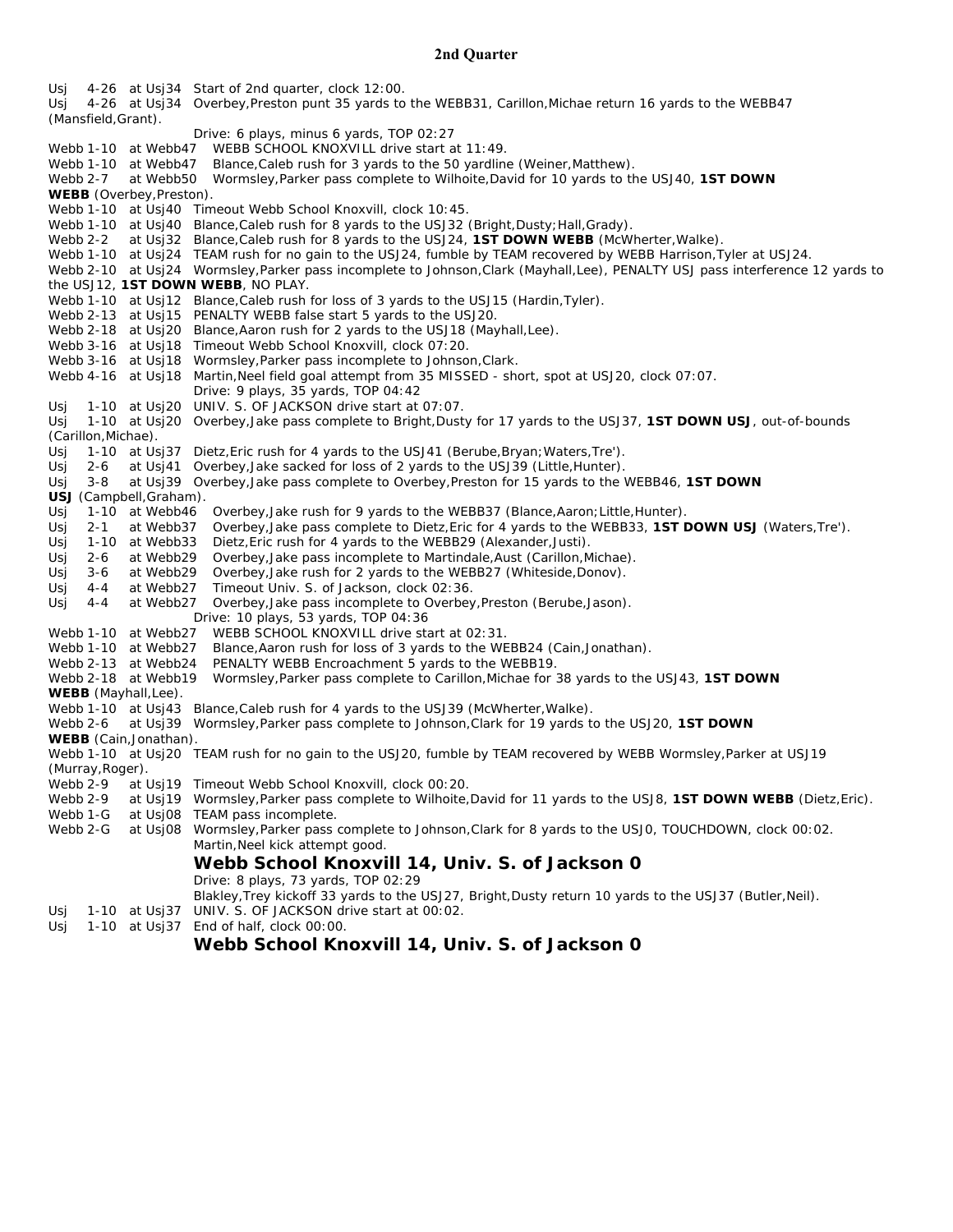#### **3rd Quarter**

Usj 1-10 at Usj37 Start of 3rd quarter, clock 12:00. Usj 1-10 at Usj37 *PENALTY USJ delay of game 2 yards to the USJ35*. Jones,Tyler kickoff 35 yards to the WEBB30, Blance,Aaron return 6 yards to the WEBB36 (Cain,Jonathan). Webb 1-10 at Webb36 WEBB SCHOOL KNOXVILL drive start at 12:00. Webb 1-10 at Webb36 Blance,Caleb rush for 10 yards to the WEBB46, **1ST DOWN WEBB** (Mayhall,Lee). Webb 1-10 at Webb46 Blance,Caleb rush for loss of 1 yard to the WEBB45, fumble forced by Mayhall,Lee, fumble by Blance,Caleb recovered by WEBB Blance,Caleb at USJ45. Webb 2-1 at Usj45 Wormsley,Parker rush for 2 yards to the USJ43, **1ST DOWN WEBB** (Hall,Grady). Webb 1-10 at Usj43 Blance, Aaron rush for 2 yards to the USJ41 (Dietz, Eric). Webb 2-8 at Usj41 Blance,Caleb rush for 9 yards to the USJ32, **1ST DOWN WEBB** (McWherter,Walke). Webb 1-10 at Usj32 Blance,Caleb rush for 14 yards to the USJ18 (Mayhall,Lee), *PENALTY WEBB holding 10 yards to the USJ28*. Webb 1-6 at Usi28 1st and 6. Webb 1-6 at Usj28 Blance,Aaron rush for 1 yard to the USJ27 (McWherter, Walke; Bright, Dusty). Webb 2-5 at Usi27 Blance, Caleb rush for 15 yards to the USJ12, **1ST DOWN WEBB** (Cain, Jonathan). Webb 1-10 at Usi12 Blance, Caleb rush for 7 yards to the USJ5 (Dietz, Eric). Webb 2-3 at Usj05 Blance,Aaron rush for 5 yards to the USJ0, **1ST DOWN WEBB**, TOUCHDOWN, clock 07:31. Martin,Neel kick attempt good. **Webb School Knoxvill 21, Univ. S. of Jackson 0** Drive: 10 plays, 64 yards, TOP 04:29 Blakley,Trey kickoff 38 yards to the USJ22, Dietz,Eric return 12 yards to the USJ34 (Little,Hunter). Usj 1-10 at Usj34 UNIV. S. OF JACKSON drive start at 07:31. Usj 1-10 at Usj34 Overbey,Jake pass complete to Bright,Dusty for 21 yards to the WEBB45, **1ST DOWN USJ** (Berube,Jason). Usj 1-10 at Webb45 Overbey,Jake pass complete to Bright,Dusty for 17 yards to the WEBB28, **1ST DOWN USJ** (Carillon,Michae;Berube,Bryan), *PENALTY WEBB holding declined*. Usj 1-10 at Webb28 Overbey,Jake rush for 5 yards to the WEBB23 (Whiteside,Donov). Usj 2-5 at Webb23 Overbey,Jake pass intercepted by Berube,Bryan at the WEBB0, Berube,Bryan return 0 yards to the WEBB0 (Overbey,Preston), touchback. Drive: 4 plays, 43 yards, TOP 01:30 Webb 1-10 at Webb20 WEBB SCHOOL KNOXVILL drive start at 06:01. Webb 1-10 at Webb20 Blance, Aaron rush for 7 yards to the WEBB27 (Mayhall, Lee). Webb 2-3 at Webb27 Blance,Caleb rush for 8 yards to the WEBB35, **1ST DOWN WEBB** (Overbey,Preston). Webb 1-10 at Webb35 Blance,Caleb rush for 20 yards to the USJ45, **1ST DOWN WEBB** (Mayhall,Lee;Bright,Dusty). Webb 1-10 at Usj45 Blance, Caleb rush for 2 yards to the USJ43 (Overbey, Preston). Webb 2-8 at Usj43 Blance, Caleb rush for 7 yards to the USJ36 (Mayhall, Lee). Webb 3-1 at Usj36 Carillon,Michae rush for loss of 2 yards to the USJ38 (Cain,Jonathan), *PENALTY WEBB holding 10 yards to the USJ48*. Webb 3-13 at Usj48 3rd and 13. Webb 3-13 at Usj48 Wormsley,Parker rush for no gain to the USJ48, fumble forced by Murray,Roger, fumble by Wormsley,Parker recovered by USJ Overbey,Preston at USJ46. Drive: 7 plays, 34 yards, TOP 02:33 Usj 1-10 at Usj46 UNIV. S. OF JACKSON drive start at 03:28. Usj 1-10 at Usj46 Overbey, Jake pass complete to Bright, Dusty for loss of 2 yards to the USJ44 (Alexander, Justi). Usj 2-12 at Usj44 Overbey,Jake rush for 13 yards to the WEBB43, **1ST DOWN USJ** (Peterson,Gordon). Usj 1-10 at Webb43 Overbey,Jake pass complete to Dietz,Eric for 32 yards to the WEBB11, **1ST DOWN USJ** (Alexander,Justi). Usj 1-10 at Webb11 Overbey,Jake rush for no gain to the WEBB11, fumble forced by Saas,Jake, fumble by Overbey,Jake recovered by USJ TEAM at WEBB11. Usj 2-10 at Webb11 Overbey,Jake pass incomplete to Martindale,Aust (Berube,Bryan). Usj 3-10 at Webb11 Overbey,Jake rush for 2 yards to the WEBB9 (Whiteside,Donov). Usj 4-8 at Webb09 Timeout Univ. S. of Jackson, clock 00:50. Usj 4-8 at Webb09 Overbey,Jake pass incomplete to Overbey,Preston. Drive: 7 plays, 45 yards, TOP 02:46<br>Webb 1-10 at Webb09 WEBB SCHOOL KNOXVILL drive s WEBB SCHOOL KNOXVILL drive start at 00:42. Webb 1-10 at Webb09 Blance,Caleb rush for 9 yards to the WEBB18 (Bright,Dusty;Mayhall,Lee), *PENALTY WEBB illegal block 10 yards to the WEBB8*. Webb 1-11 at Webb08 1st and 11. Webb 1-11 at Webb08 Blance, Caleb rush for 6 yards to the WEBB14 (McWherter, Walke).

Drive: 2 plays, 5 yards, TOP 05:09

**Webb School Knoxvill 21, Univ. S. of Jackson 0**